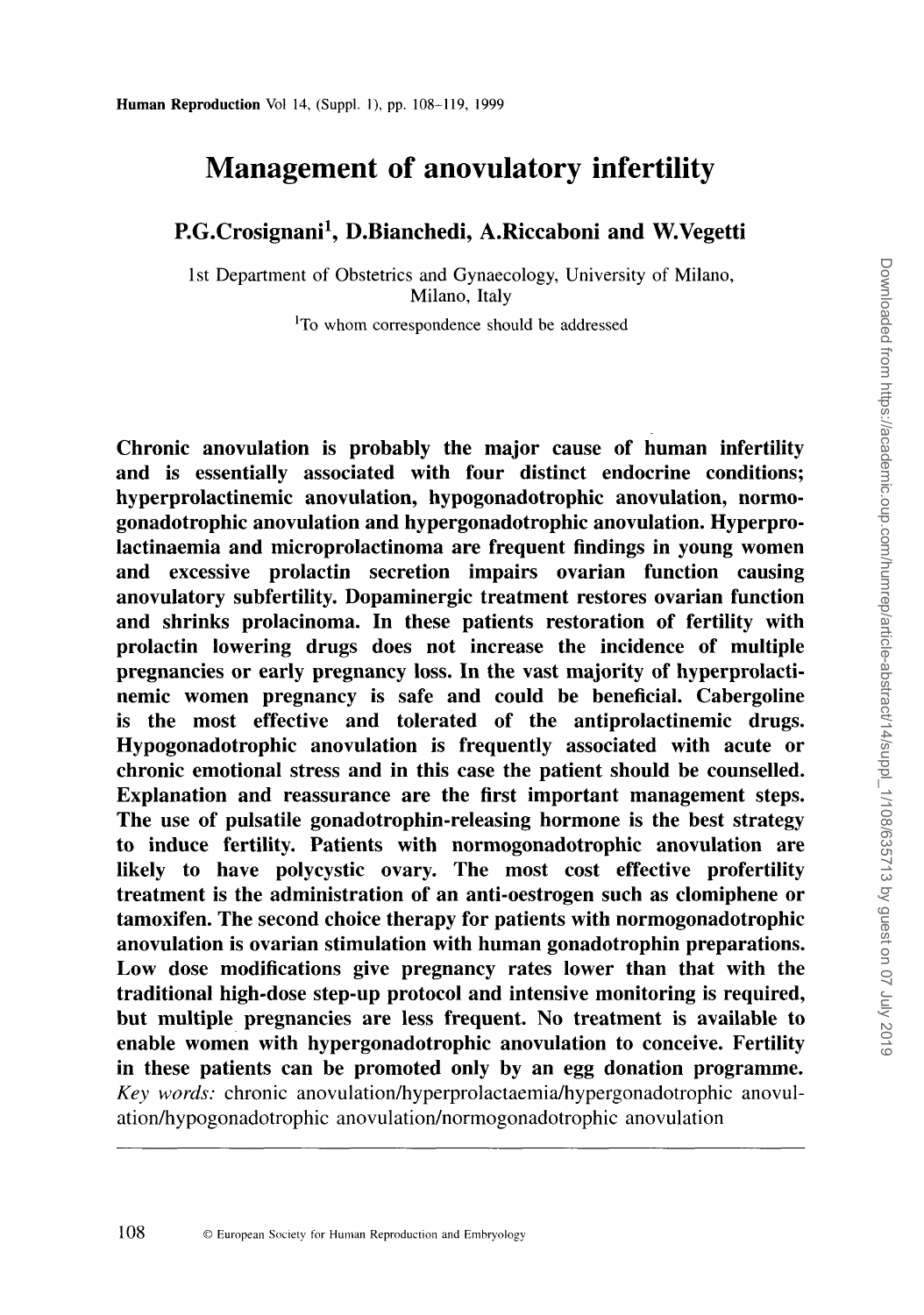

FSH = follicle-stimulating hormone; PRL = prolactin; PWT = progestogen withdrawal test; TSH = thyroid-stimulating hormone.

OGTT = Glucose Challenge Test.



### **Introduction**

Chronic anovulation is probably the major cause of human infertility. Fundamental knowledge necessary to understand the problem has been gained in the last 90 years. The cornerstone was laid by Crowe *et al.* (1909) who showed that the male and the female reproductive systems are under the control of the pituitary gland. Gonadotrophic hormones were identified 18 years later (Smith and Engel, 1927; Zondek and Ascherim, 1927). The key role of the hypothalamus was then demonstrated and the gonadotrophin-releasing hormone (GnRH) was characterized, synthesized and its pulsatile secretion clearly shown (Guillemin, 1978; Schally, 1978; Knobil, 1980).

In 1961 Robert Greenblatt *et al.* reported the first successful induction of ovulation and pregnancies with clomiphene (Greenblatt *et al.,* 1961). Gemzell *et al.* (1958) and Borth *et al.* (1961) described the potent ovarian stimulation exerted by gonadotrophin hormones extracted from human pituitaries or from urine of post-menopausal women.

In the seventies it was found that prolactin-lowering drugs restore ovulation and fertility in patients with hyperprolactinaemic anovulation (Thorner *et al.,* 1975). Leyendecker *et al.* (1980) then showed that ovulation and pregnancy could be induced in patients suffering from hypothalamic anovulation by pulsatile administration of synthetic GnRH. Pure gonadotrophin preparations have now been obtained by recombinant techniques. The routine use of radioimmunoassay for steroid and protein hormones has permitted better definitions of the various ovarian dysfunctions (WHO Scientific Group, 1975).

Chronic anovulation today is essentially associated with four distinct endocrine conditions with different natural history, prognosis and treatment involving high or low prolactin, high or normal gonadotrophin concentrations (Figure 1).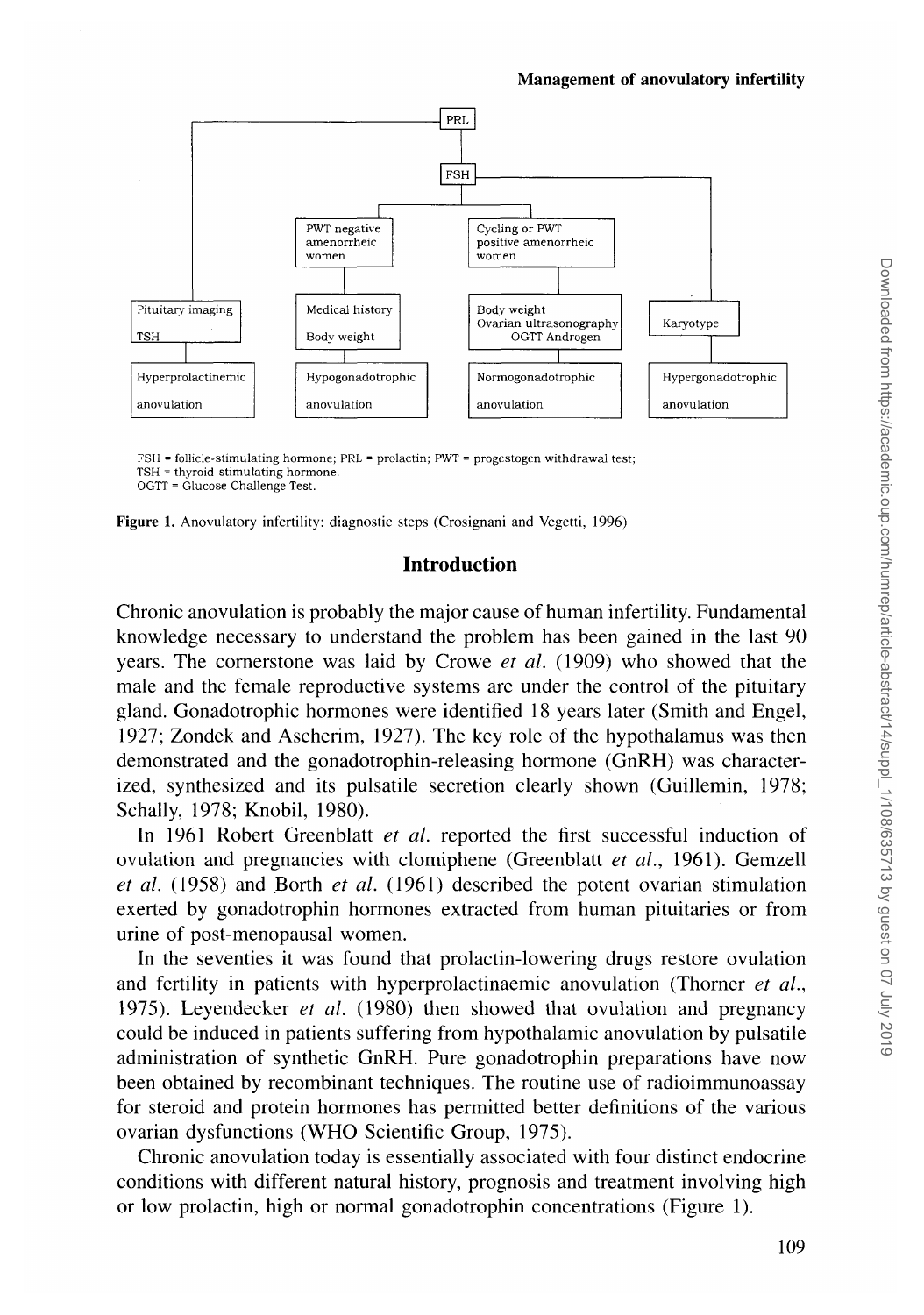### **Hyperprolactinaemic anovulation**

The upper limit of prolactin concentrations usual in plasma for a hypo-oestrogenic woman is 400-500 mlU/ml (20-25 ng/ml). When normal oestrogen concentrations are restored, the maximal usual prolactin concentration is 600-800 mlU/ml (30- 40 ng/ml) (Lenton *et al.,* 1982). If the result seems elevated, the measurement should be repeated. Causes of hyperprolactinaemia include: the growth of a prolactin-producing adenoma (40-50% frequency); other tumours of the pituitary region which block the inhibitory influence of the hypothalamus; certain endocrine diseases: primary hypothyroidism (due to the prolactin-stimulating action of thyrotrophin-releasing hormone (TRH); polycystic ovary syndrome (20% frequency); and certain drugs: neuroleptics (phenothiazines, butyrophenones); antidepressants (dibenzazepines); antihypertensives (reserpine, methyldopa); oestrogen (high dose).

Excessive prolactin secretion frequently impairs ovarian function causing cycle disturbances or anovulatory subfertility (Blackwell, 1992). Hyperprolactinaemia can disturb ovarian physiology at several levels, including follicular maturation and steroidogenesis, ovulation, the process of luteinization, and the corpus luteum function (Jacobs *et al.,* 1976; Kauppila *et al.,* 1982). The mechanism by which prolactin inhibits ovulation could occur either at the hypothalamic-pituitary level or directly in the ovary (Smith and Neil, 1977; Hamada *et al.,* 1980). Nevertheless, since pulsatile administration of GnRH in patients with hyperprolactinaemia results in normal fertility, the hypothalamus seems to be the most sensitive target in the reproductive axis. Ovulation and pregnancy may otherwise occur spontaneously even in a woman with mild to moderate hyperprolactinaemia (Crosignani *et al.,* 1985).

Some type of pituitary imaging should be done in hyperprolactinaemic patients (radiography, computerized tomography, magnetic resonance imaging) to detect an empty sella or a prolactin-producing adenoma (Keye *et al.,* 1980). A pituitary microadenoma is very frequent, and is found in up to 27% of healthy asymptomatic young women (Burrow *et al.,* 1981). Thyroid-stimulating hormone (TSH) should be measured to exclude hypothyroidism (Blackwell, 1992), though subclinical hypothyroidism does not impair fertility (Bals-Pratsch *et al,* 1997). In addition, the medical history must be taken to rule out recent use of prolactin-stimulating drugs such as phenothiazine derivatives, reserpine or ganglia-blocking agents.

#### *Treatment*

There are three treatment options to increase fertility in anovulatory hyperprolactinemic women: surgery, dopamine agonists and ovarian stimulation. Transsphenoidal pituitary adenomectomy used to be an established treatment for prolactinomas (Molitch, 1989). Normalization of prolactin concentrations was reported in  $\sim$  75% of patients with preoperative prolactin values of  $\leq$ 200 µg/l. However, recurrence rates 5 years after surgery are high, usually about 20% in patients with microprolactinomas. Furthermore, surgery results in hypopituitarism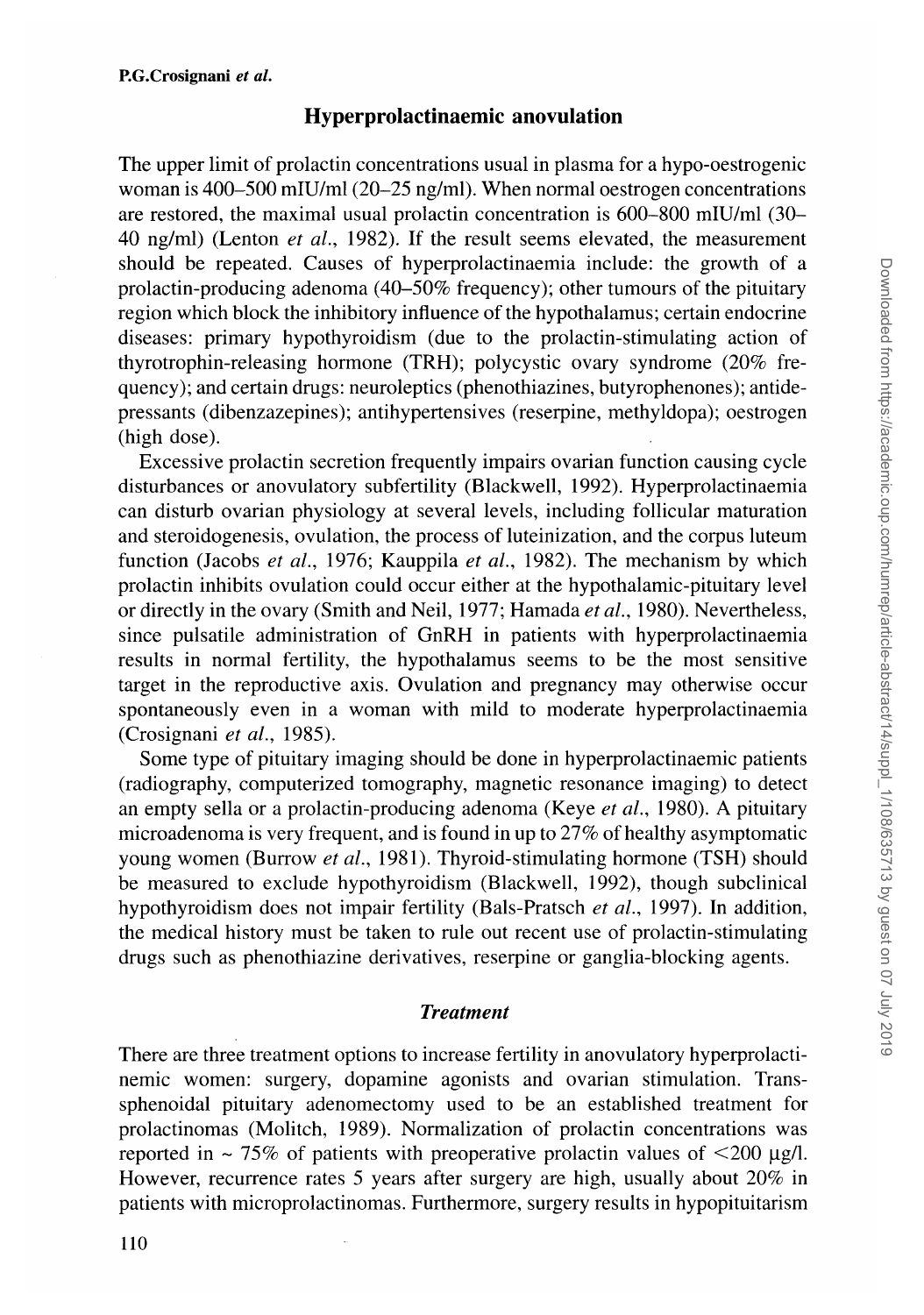#### Management of anovulatory infertility

in many cases and has an important morbidity rate (0.4%) in patients with microprolactinomas rising to 6.5% in those with macroprolactinomas (Laws, 1987). For these reasons and because of the efficacy of medical treatment, surgery is now an infrequent choice (Spark *et al.,* 1982).

Ergoline dopaminergic drugs are the treatment of choice for idiopathic disease and prolactinoma. Bromocriptine is by far the most widely used drug. A daily dosage of 2.5 to 20 mg divided into two or three doses (Crosignani *et al.,* 1982) restores normal serum prolactin concentrations in about 80% of patients with microprolactinoma or idiopathic disease, leading to restoration of ovarian fujnction in ~ 85% (Vance *et al.,* 1984). Prolactin concentrations become normal in about 65% of patients with macroprolactinoma, with restored gonadal function in over 50%. A decrease in tumour size is reported in  $\sim$  70% of patients with a prolactinoma (Murphy *et al.,* 1987).

Bromocriptine can be administered intravaginally. Because absorption is slower, effective blood concentrations persist longer and the drug can therefore be given less frequently and at a lower dose (Vermesh *et al.,* 1988). Long-term treatment with bromocriptine has yielded pregnancy rates of 34 to 70% in large-scale outcome studies (Tang *et al.,* 1983; Al-Suleiman *et al.,* 1989). This compound, however, gives rise to a high incidence of adverse effects (nausea, headache, dizziness) though they are usually mild and transient, and only 5% of patients discontinue the treatment for this reason. Alternative drugs are lisuride, pergolide, quinagolide (Ferrari and Crosignani, 1986) and the most effective recent dopaminergic drug is cabergoline (Webster *et al.,* 1994; Ferrari *et al.,* 1995).

With cabergoline, a prolactin-lowering drug with long-lasting effect, most patients require doses as low as 0.5 to 1.0 mg per week. The cumulative proportion of patients in whom prolactin concentrations become normal with weekly cabergoline doses of 1.0 mg or less is 78%. Thus it may be advisable to use the once-weekly regimen for doses of up to 0.5-1.0 mg weekly, and the twice-weekly regimen for doses over 1.0 mg in order to minimize adverse events related to high single doses.

In a large controlled trial involving 459 hyperprolactinemic women, serum prolactin concentrations returned to normal in 83.4% of patients treated with cabergoline compared with 58% given bromocriptine, and ovulatory cycles or pregnancy occurred in 72 and 52% respectively. Although the overall incidence of adverse events was relatively high in both groups, severe adverse events were less frequent in the cabergoline-treated patients (14 versus 20%) (Webster *et al.,* 1994).

In patients who do not ovulate even when prolactin concentrations are normal, bromocriptine can be combined with cyclic administration of anti-oestrogens (Diamant *et al.,* 1980). If, despite the addition of anti-oestrogens, ovulation still does not occur, attempts can be made to induce it either using pulsatile GnRH or cyclic administration of gonadotrophin. In these patients, restoration of fertility with prolactin-lowering drugs does not increase the incidence of multiple pregnancies or early pregnancy loss, as occurs with gonadotrophin therapy (Weil, 1986).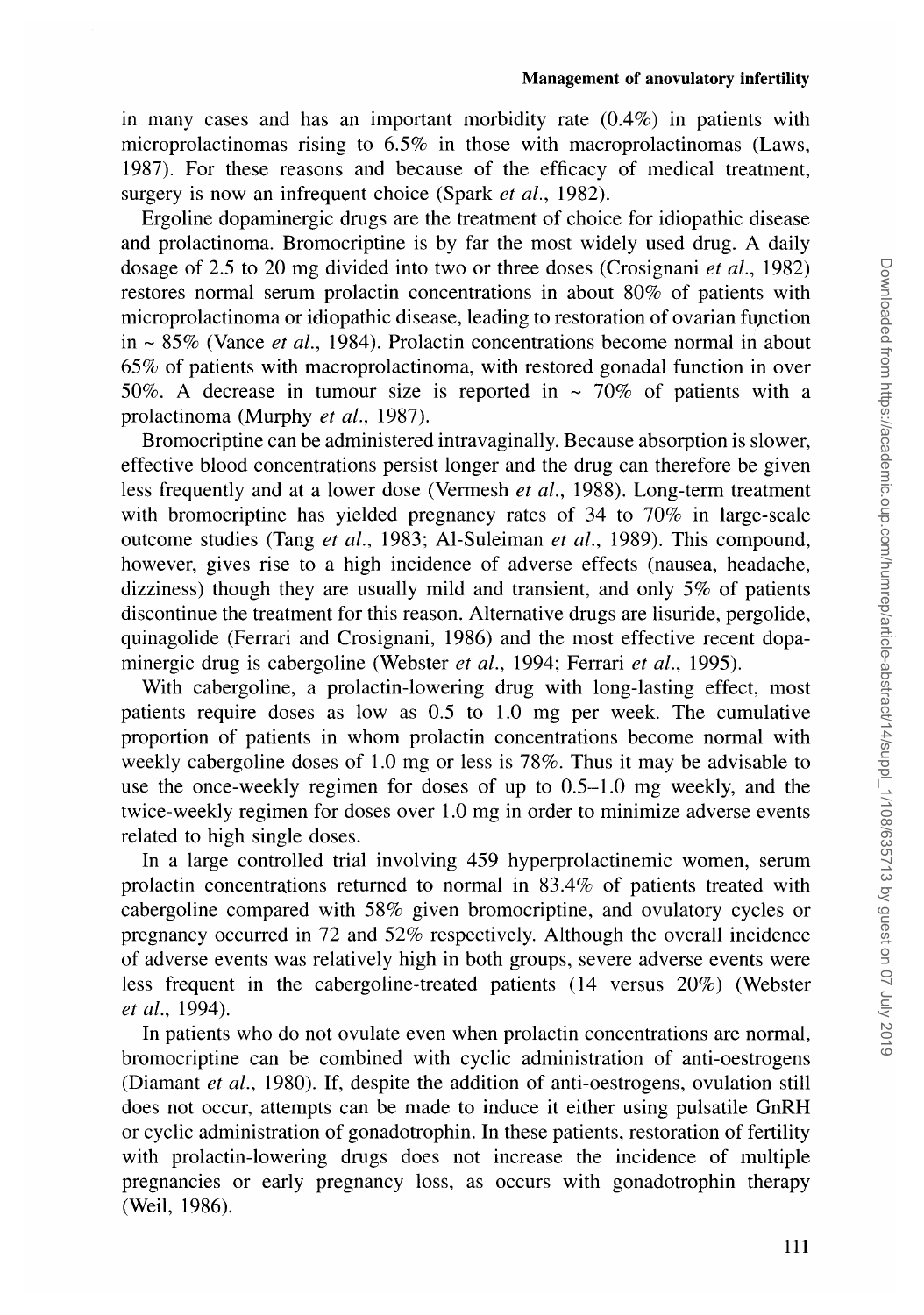### **Hypogonadotrophic anovulation**

Congenital forms are caused by an irreversible defect in gonadotrophin synthesis, sometimes associated with an olfactory sensory defect (Kallmann's syndrome; Kallmann *et al.,* 1944). Acquired forms of hypogonadotrophic amenorrhoea have several potential causes. It is frequently associated with acute or chronic emotional stress. Hypothalamic suppression in patients with classic anorexia nervosa, or who are simply too thin, leads to chronic anovulation and amenorrhoea. Similarly, women who maintain a borderline body weight but who practise strenuous physical activity may develop secondary amenorrhoea.

Reproduction has a very high caloric cost for women; a single pregnancy and lactation requires 130-150 000 kilocalories (Emerson *et al.,* 1972). This caloric expenditure corresponds to approximately the amount of energy stored in 15-16 kg of adipose tissue. A certain amount of fat tissue is therefore a real requisite for reproduction. This is why a girl has 9-10 kg more fat tissue in her body composition than a boy, even though they may be comparable in terms of weight, height and age (Frisch, 1981). This is also why a woman needs a critical proportion of fat tissue to start menarche (27% of body weight) and to maintain ovulatory cycles and regular ovarian cyclicity (22%). A simple nomogram can be used to check the minimal body weight needed to start and maintain normal ovarian activity in each individual (Frisch and McArthur, 1974).

Diseases of the hypothalamus and pituitary can also impair gonadotrophin secretion. Craniopharyngiomas or non-functioning pituitary adenomas may be accompanied by neurological symptoms (blindness) and signs of other trophic hormone deficiencies, and ischaemia and necrosis of the pituitary gland secondary to obstetric shock are associated with various degrees of insufficiency of all the pituitary hormones.

The best indirect way to demonstrate a hypogonadotrophic state is to check oestrogen status. Serum oestradiol concentrations should be <40 ng/1 (<110 pmol/1) (Rowe *et al.,* 1993), and there should be no withdrawal bleeding after a progestogen withdrawal test (Steinkampf, 1994).

#### *Management*

Surgery is recommended for central nervous system (CNS) tumours.

When anovulation is linked to known behavioural conditions such as underweight and excessive exercise the patient should be counselled. Explanation and reassurance are the first and very important steps in treatment.

Pulsatile GnRH  $(5 \mu g \text{ i.}v)$ . every 60 to 90 min for several days) is the best way to induce fertility in patients in whom anovulation persists after weight gain. Alternatives are human menopausal gonadotrophin (HMG) and human chorionic gonadotrophin (HCG). The advantages of pulsatile GnRH over menotrophins are that it is associated with a high pregnancy rate per cycle, there is little risk of hyperstimulation and the need for monitoring is minimal (Filicori *et al.,* 1991); however not all patients like to wear the pump necessary for intermittent GnRH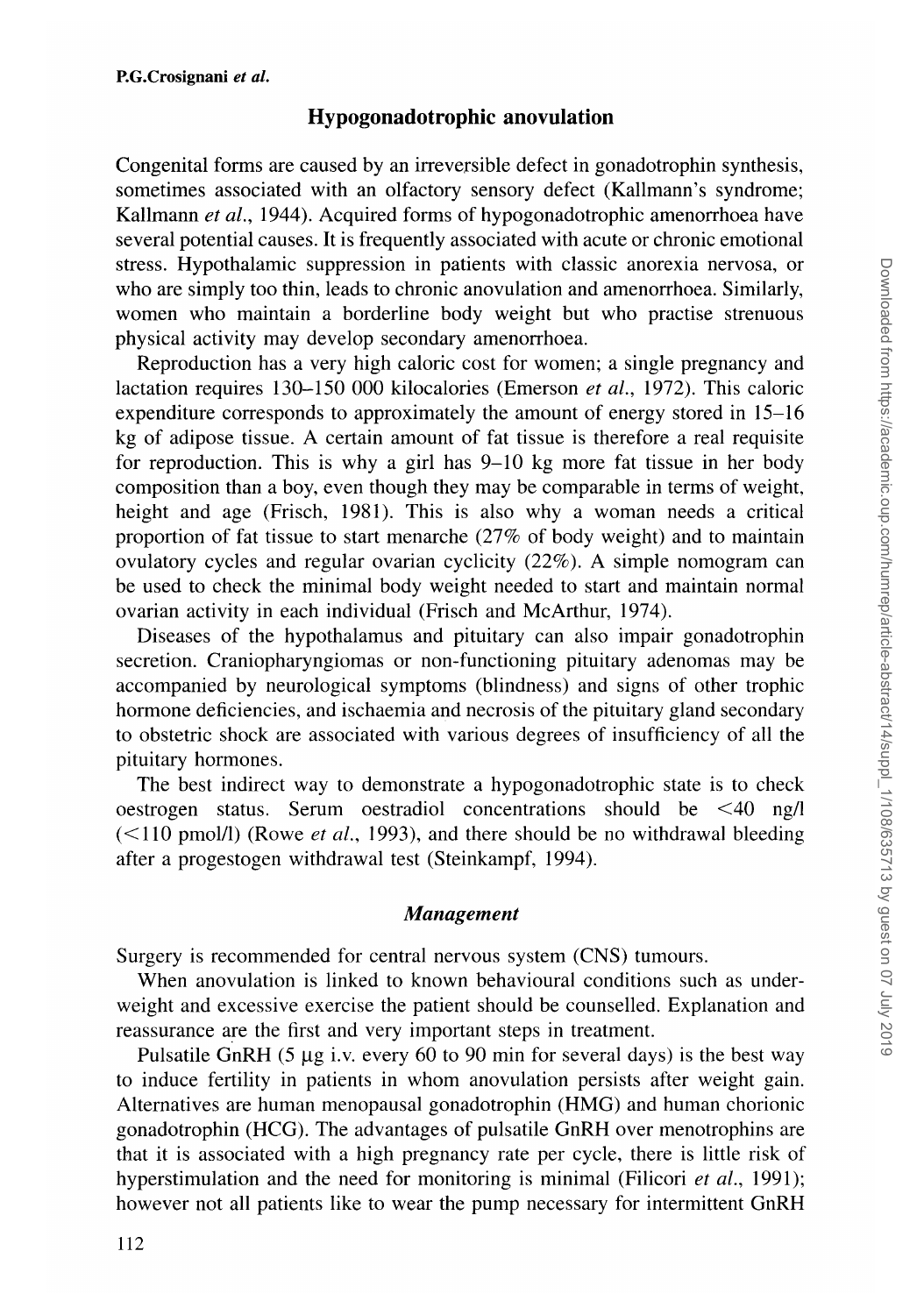delivery. Nevertheless, when a severely underweight woman becomes pregnant, she has a greater chance of delivering an underweight baby which in turn has a higher risk of perinatal morbidity and mortality (van der Spuy *et al.,* 1988).

If, however, the cause of anovulation is pituitary failure, ovulation must be induced with gonadotrophins. The normal starting dose of menotrophins is 75- 150 IU/day, which is usually increased until there is a response. The patient should be monitored by ultrasonography and/or plasma oestradiol concentrations, and the expected pregnancy rate per cycle is 20-25%.

Ovarian hyperstimulation is a recognized complication of the treatment and can have serious consequences. Even with the closest monitoring, it is difficult to reduce the incidence of multiple pregnancies, which is at least 20%. Pure follicle-stimulating hormone preparations (FSH) are not indicated for this group of patients because some luteinizing hormone (LH) is required to stimulate adequate oestrogen production (Couzinet *et al.,* 1988).

### **Normogonadotrophic anovulation**

These women have some disturbance in the pattern of pulsatile GnRH secretion (The ESHRE Capri Workshop Group, 1995). Diagnosing the condition requires frequent blood sampling, which is impractical and expensive in routine clinical practice. As these women have some ovarian activity, they are not hypooestrogenic and will bleed in response to the progestogen withdrawal test.

Most of these patients are likely to have polycystic ovary (PCO) (Adams *et al.,* 1985). PCO is a heterogeneous group of disorders chacterized by increased free androgen, glucose intolerance (Legro *et al.,* 1999), low sex hormone binding globulin (SHBG), menstrual alterations, acne, hirsutism and often subfertility. Androgen excess associated with PCO must be distinguished from hyperandrogenism due to ovarian and adrenal tumours and from congenital adrenal hyperplasia.

A higher incidence of primary anovulation is frequently associated with simple excess in body weight (Grodstein *et al.,* 1994). Similarly, high waist to hip ratio is negatively associated with the probability of conception (Zaadstra *et al.,* 1993). Moderate weight loss can restore fertility in overweight anovulatory women (Clark *et al,* 1998).

As in PCO patients, many obese women have high LH and androgen secretion together with a relative insulin insensitivity. Caloric restriction in overweight subjects lowers insulin concentrations and raises SHBG concentrations (Kiddy *et al.,* 1992), and in severely obese patients, post-gastroplasty recovery of ideal weight restores normal glucose and insulin metabolism (Letiexhe *et al.,* 1995).

In women with PCO, obesity exacerbates the syndrome and insulin insensitivity in particular appears to be directly related to the body mass index (Pasquali *et al.,* 1986); weight reduction in these patients lowers LH secretion and reverses insulin insensitivity (Kiddy *et al.,* 1990).

Normogonadotrophic anovulation is sometimes associated with thyroid and adrenal dysfunctions (Yen, 1986).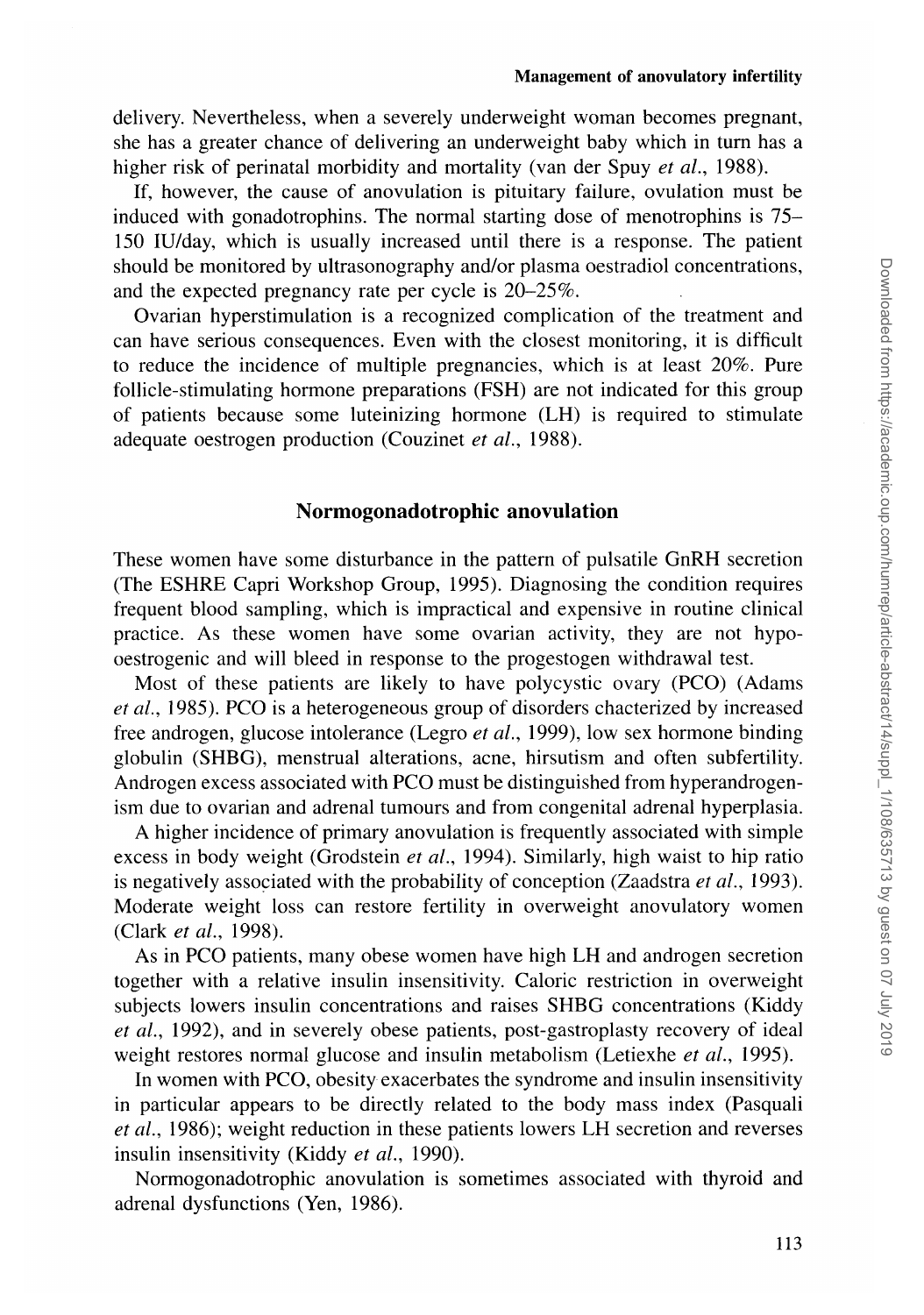### *Treatment*

Women with normogonadotrophic anovulation show a reduced response to ovulation induction and when they do respond they have a greater risk of ovarian hyperstimulation. The most effective and easiest treatment is an anti-oestrogen such as clomiphene or tamoxifen. The usual starting dosage of clomiphene is 50 mg/day for 5 days, beginning 2-6 days after spontaneous or induced bleeding. Patients with normogonadotrophic anovulation have very sensitive ovaries. Even a dose of 75 IU FSH is often too high. In the case of multifollicular growth, supernumerary follicles can be reduced by selective follicular aspiration before ovulation. Thus the risk of multiple pregnancies can be reduced (De Geyter *et al.,* 1996). The treatment can be monitored by ultrasound and plasma progesterone measurement at the mid luteal phase of the induced cycles. Ultrasound monitoring is advisable because twins and triplets are often reported after uncontrolled ovarian stimulation with clomiphene. If no ovulation occurs, the dose can be increased by 50 mg each cycle up to 250 mg/day for 5 days (Hammond *et al.,* 1983). If adrenal androgens are high [dehydroepiandrosterone (DHEAS) sulphate >30 ng/1] the addition of dexamethasone to clomiphene may be helpful (Daly *et al.,* 1984). With clomiphene there is a 5.5-fold increase in the pregnancy rate (Connaughton *et al.*, 1974) with a slightly elevated incidence of twin pregnancies (5-10%) (Gysler *et al,* 1982).

The adverse effects of clomiphene may include persistent ovarian enlargement, vasomotor and visual disturbances, urticaria and alopecia. These require discontinuation of treatment in only a small percentage of patients.

The second choice for patients with normogonadotrophic anovulation is ovarian stimulation with human gonadotrophin preparations. This is associated with a 10% pregnancy rate per cycle but the risk of ovarian hyperstimulation and multiple pregnancies is high (Salat-Baroux and Antoine, 1990).

Low dose modifications to the traditional regimen of gonadotrophin treatment have been suggested for these patients (Hamilton-Fairley *et al.,* 1992; Fauser *et al.,* 1993; Schoemaker *et al.,* 1993). With these new schedules the FSH threshold is exceeded only marginally in order to recruit as few follicles as possible and to allow selection and dominance to occur (Lobo, 1991). With the low-dose treatment, pregnancy rates are lower than with the traditional highdose step-up protocol and intensive, expensive monitoring is required but multiple pregnancies are less frequent and the abortion rate may also be lower.

If anti-oestrogen and gonadotrophin treatment both fail, then ovarian electrocautery (Li *et al,* 1998) or focused ultrasound (Moussatov *et al.,* 1998) may be considered. This procedure increases the sensitivity of the ovary to endogenous and exogenous gonadotrophins through still unknown mechanisms leading to the resumption of spontaneous ovulatory cycles or improving the ovarian response to stimulatory drugs.

After surgical treatment of PCO, the risk of adhesions varies between 30 and 90% (Campo, 1998) and this complication must be carefully weighed against the consistent success rate associated with the technique.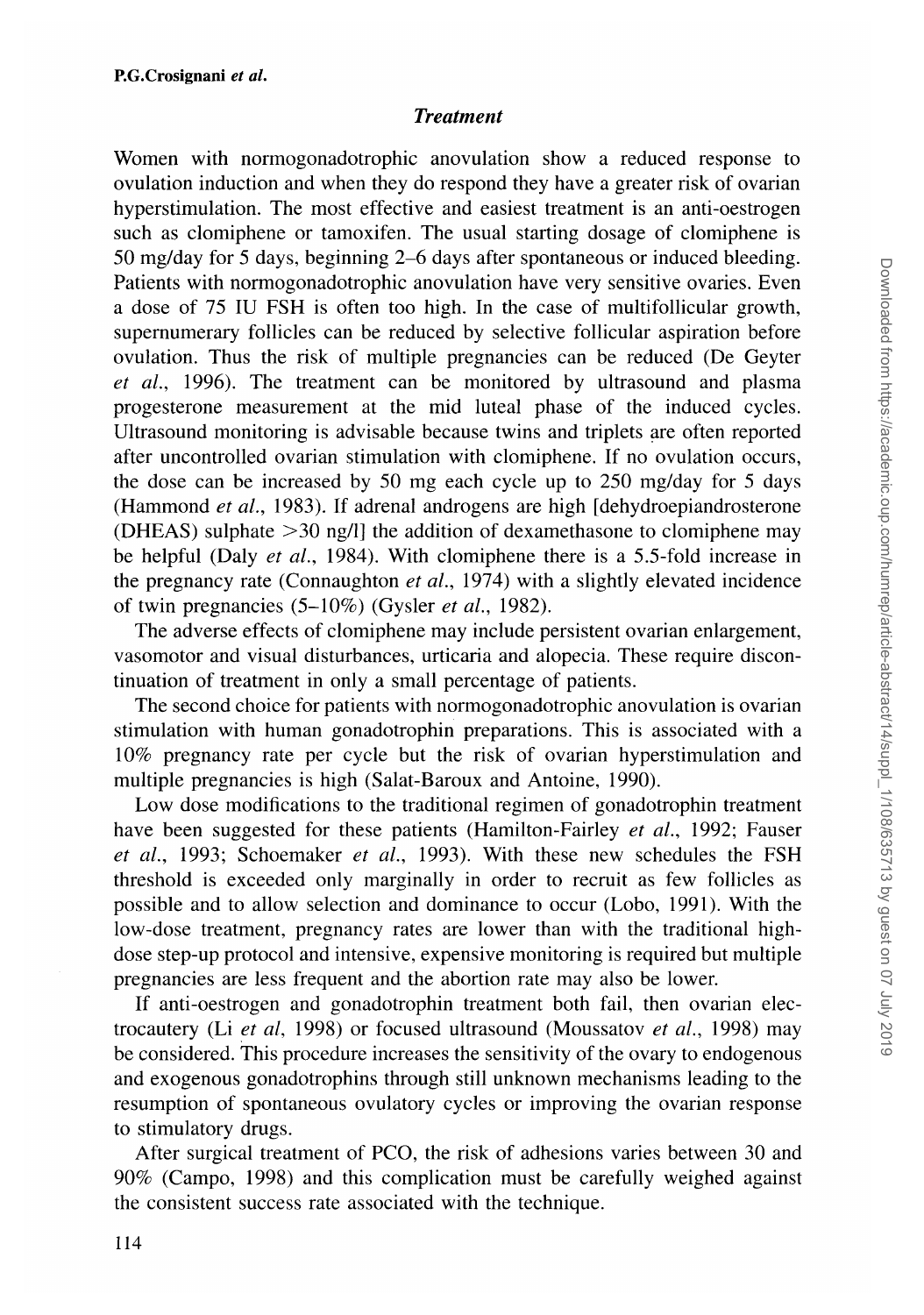| Diagnosis-type of anovulation | Treatment                                     |
|-------------------------------|-----------------------------------------------|
| Hyperprolactinemic            | Prolactin-lowering drugs; pulsatile GnRH; HMG |
| Hypogonadotrophic             | Counselling; pulsatile GnRH; HMG              |
| Normogonadotrophic            | Diet when necessary; anti-oestrogen; HMG-FSH  |
| Hypergonadotrophic            | None                                          |

**Table I.** Specific treatment options for patients with chronic anovulation.

 $GnRH = gonadotrophin-releasing hormone$ 

 $HMG = human menopausal gonadotrophin$ 

 $FSH =$  follicle-stimulating hormone

# **Hypergonadotrophic anovulation**

For all practical purposes, no treatment is available to enable women with hypergonadotrophic anovulation to conceive although FSH concentrations may fluctuate for months and there have even been cases of women who became pregnant after the diagnosis was confirmed by biopsy (Rebar and Connolly, 1990). Fertility in these patients can be promoted only by an egg donation programme.

Table I summarizes the treatment options for inducing fertility in patients with chronic anovulation.

## **Future developments**

The vast majority of anovulatory patients can already be successfully treated, through precise diagnostic procedures and thanks to the availability of effective treatments but the scenario is still far from ideal. The very high twinning rate associated with treatment is no longer accepted, and in most instances induction of ovulation is complicated and expensive therapy. Therefore on a global scale the rate of use is limited. In addition quite a large proportion of women respond poorly to specific stimulation. This is why work is proceeding to develop simpler and milder forms of personalized ovarian stimulation programmes. As these are developed new strategies will be adopted to improve the patient's response. The recent use of GnRH antagonists both in induced and non-stimulated cycles seems promising (Felberbaum and Diedrich, 1998).

The powerful profertility action resulting from normalization of body weight in obese (Clark *et al.,* 1998) and underweight patients (Frisch, 1981) is very interesting as is the activity of new drugs able to influence the ovarian response by acting on the woman's metabolism. This is the case of metformin which can increase 8-fold the rate of ovulation achieved with clomiphene in patients with polycystic ovaries (Nestler *et al.,* 1998). Similar results have been reported in these patients with the combined use of FSH and a somatostatin analogue (Lidor *et al,* 1998).

In conclusion, better ovarian stimulation will rely on more careful use of the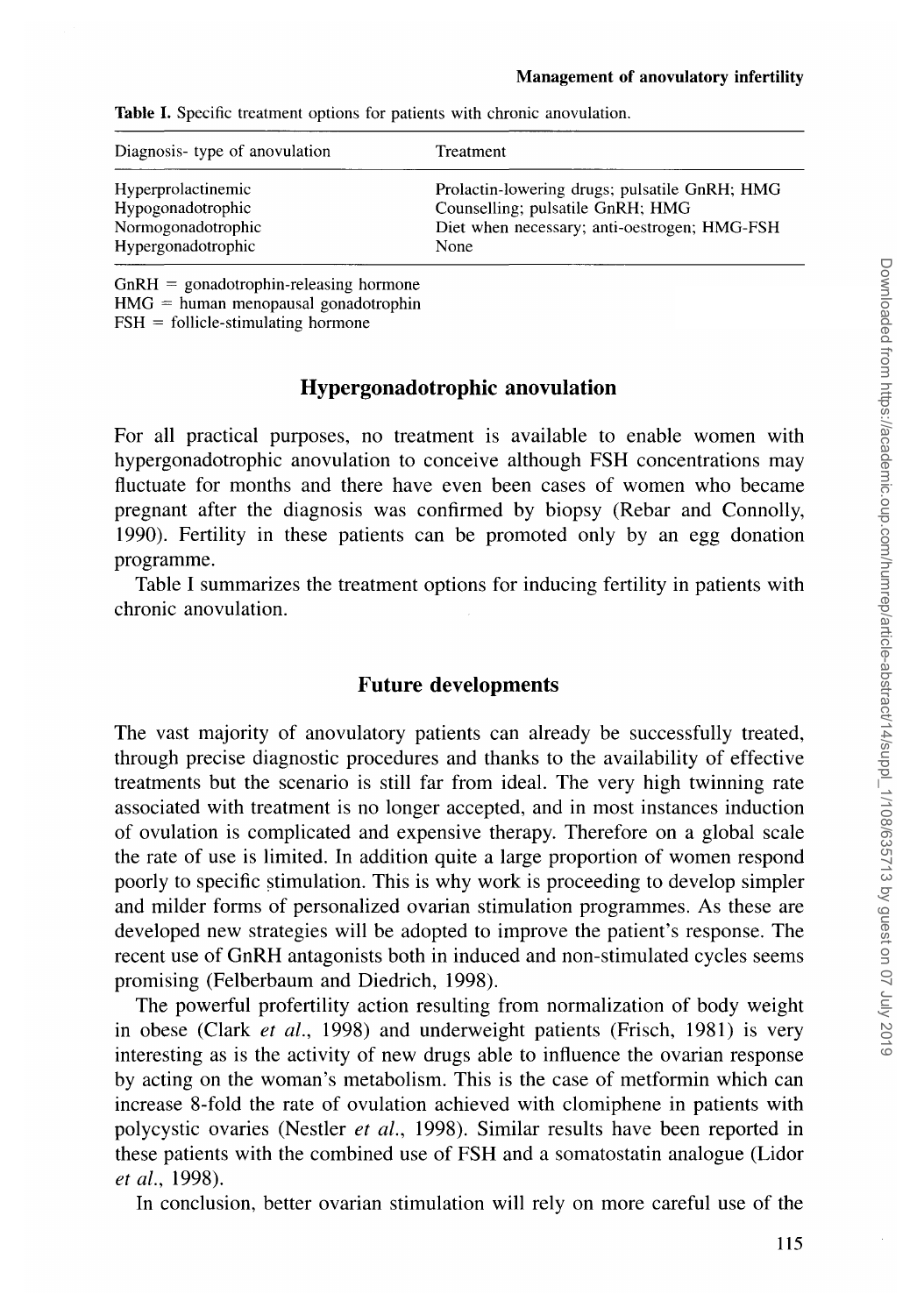#### **P.G.Crosignani** *et al.*

available drugs in order to avoid multiple pregnancies and on strategies to improve ovarian response in women who at present respond only poorly.

#### **References**

- Adams, J., Franks, S., Poison, D.W. *et al.* (1985) Multifollicular ovaries: clinical and endocrine features and response to pulsatile gonadotrophin-releasing hormone. *Lancet,* **ii,** 1375-1379.
- Al-Suleiman, S.A., Najashi, S., Rahman, J. *et al.* (1989) Outcome of treatment with bromocriptine in patients with hyperprolactinaemia. *Aust. NZ J. Obstet. Gynaecol,* 29, 176-179.
- Bals-Pratsch, M., De Geyter, C, Muller, T. *et al.* (1997) Episodic variations of prolactin, thyroidstimulating hormone, luteinizing hormone, melatonin and cortisol in infertile women with subclinical hypothyroidism. *Hum. Reprod.,* 12, 896-904.
- Blackwell, R.E. (1992) Hyperprolactinaemia. Evaluation and management. In Moghissi, K.S. (ed.), *Endocrinol. Metab. Clin. North Am.,* 21, 105-124.
- Borth, R., Lunenfeld, B. and Menzi (1961) Pharmacologic and clinical effects of a gonadotrophin preparation from human postmenopausal urine. In Albert, A. (ed.) *Human Pituitary Gonadotrophins,* pp. 266-271. Springfield, Illinois: Charles C. Thomas.
- Burrow, G.N., Worzman, G., Rewcastle, N.B. *et al.* (1981) Microadenomas of the pituitary and abnormal sellar tomograms in an unselected autopsy series. *N. Engl. J. Med.,* **304,** 156-158.
- Campo, S. (1998) Ovulatory cycles, pregnancy outcome and complications after surgical treatment of polycystic ovary syndrome. *Obstet. Gynecol. Surv.,* 53, 297-308.
- Clark, A.M., Thornley, B., Tomlinson, L. *et al.* (1998) Weight loss in obese infertile women results in improvement in reproductive outcome for all forms of fertility treatment. *Hum. Reprod.,* 13, 1502-1505.
- Connaughton, J.F., Garcia, C.R. and Wallach, E.E. (1974) Induction of ovulation with cisclomiphene and a placebo. *Obstet. Gynecol,* **43,** 697-701.
- Couzinet, B., Lestrat, N., Brailly, S. *et al.* (1988) Stimulation of ovarian follicular maturation with pure follicle-stimulating hormone in women with gonadotrophin deficiency. *J. Clin. Endocrinol. Metab.*, **66**, 552–556. *Metab.*, **66,** 552–550.
- Crosignani, P.G., Ferrari, C, Liuzzi, A. *et al.* (1982) Treatment of hyperprolactinemic states with different drugs: a study with bromocriptine, metergoline and lisuride. *Fertil. Steril.,* 37, 61-66.
- Crosignani, P.G., Scarduelli, C, Brambilla, G. *et al.* (1985) Spontaneous pregnancies in hyperprolactinemic women. *Gynecol. Obstet. Invest.,* 19, 17-20.
- Crosignani, P.G. and Vegetti, W. (1996) A practical guide to the diagnosis and management of amenorrhea. *Drugs,* 52, 671-681.
- Crowe, S.J., Cushing, H. and Homans, J. (1909) Cited in Lunenfeld, B. and Donini, P. (1966) Historic aspects of gonadotrophins. In Greenblatt, B. (ed.) *Ovulation,* pp. 9-34. Toronto: Lippincott.
- Daly, D.C., Walters, C.A., Soto-Albors, C.E. *et al.* (1984) A randomized study of dexamethasone in ovulation induction with clomiphene citrate. *Fertil. Steril.,* 41, 844-848.
- De Geyter, C, De Geyter, M., Castro, E. *et al.* (1996) Experience with transvaginal ultrasoundguided aspiration of supernumerary follicles for the prevention of multiple pregnancies after ovulation induction and intrauterine insemination. *Fertil. Steril.,* 65, 1163-1168.
- Diamant,  $Y_\text{c}$ , Yarkoni, S. and Evron, S. (1980) Combined clomiphene-bromocriptine treatment in anovulatory, originatoric and hyperprolactinemic women resistant to separate clomiphene or bromocriptine regimens. *Infertility,* 3, 11-16.
- Emerson, K.Jr., Saxena, B.N. and Poindexter, E.L. (1972) Caloric cost of normal pregnancy. *Obstet. Gynecol,* **40,** 786-794.
- Fauser, B.C., Donderwinkel, P. and Schoot, D.C. (1993) The step-down principle in gonadotrophin treatment and the role of GnRH analogues. *Bailliere's. Clin. Obstet. Gynaecol,* 7, 309-330.
- Felberbaum, R. and Diedrich, K. (1998) Ovarian stimulation in ART: use of GnRH-antagonists. In Kempers, R.D., Cohen, J., Haney A.F. and Younger, J.B. (eds), *Fertility and Reproductive*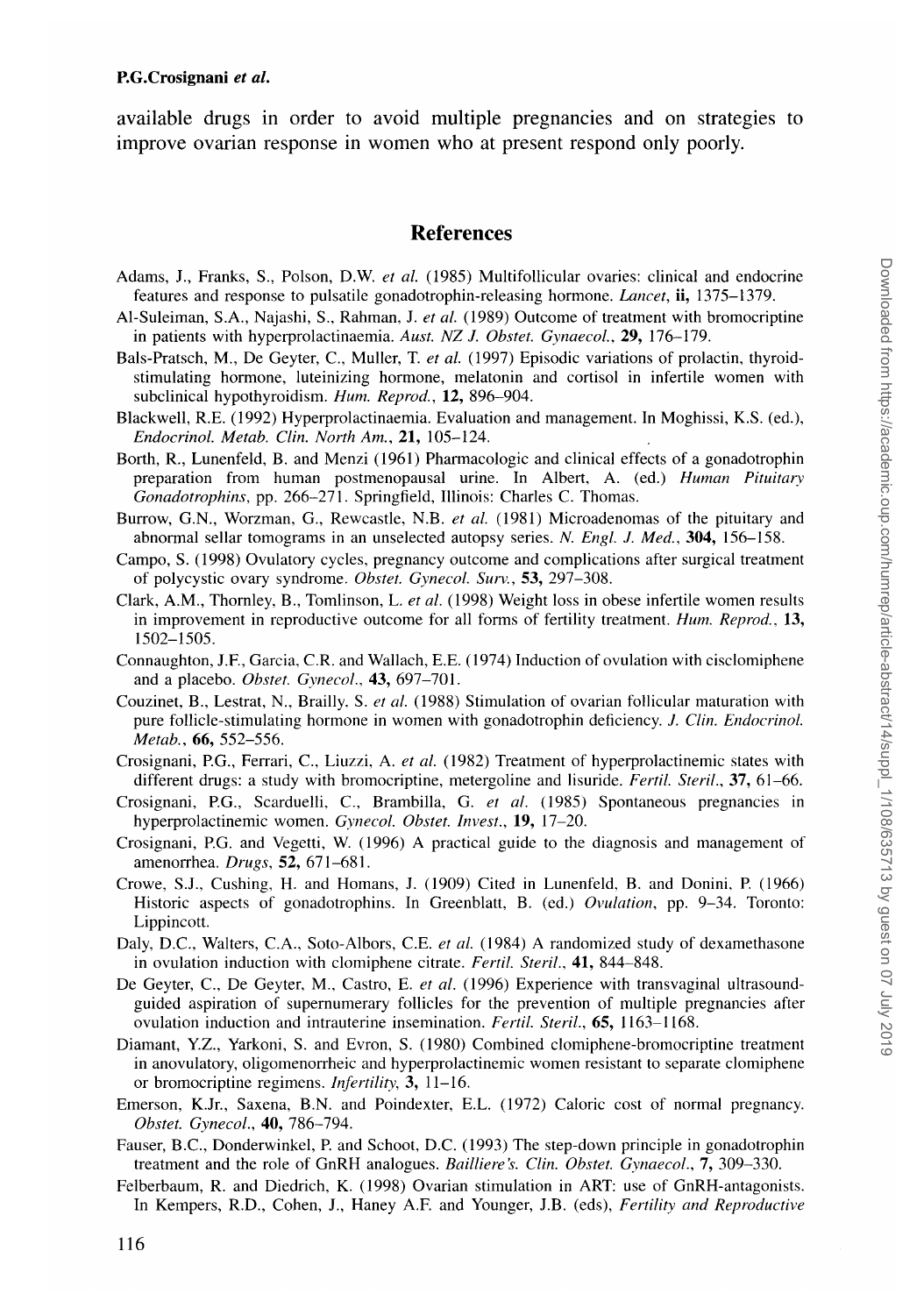#### **Management of anovulatory infertility**

*Medicine, Proceedings of the XVI World Congress on Fertility and Sterility,* San Francisco, 4-9 October, 1998, Elsevier Science B.V., Amsterdam, pp. 113-127.

- Ferrari, C. and Crosignani, P.G. (1986) Review. Medical treatment of hyperprolactinaemic disorders. *Hum. Reprod.,* 1, 507-514.
- Ferrari, C, Piscitelli, G. and Crosignani, P.G. (1995) Cabergoline: a new drug for the treatment of hyperprolactinaemia. *Hum. Reprod.,* **10,** 1647-1652.
- Filicori, M., Flamigni, C, Meriggiola, M.C. *et al.* (1991) Ovulation induction with pulsatile gonadotrophin-releasing hormone: technical modalities and clinical perspectives. *Fertil. Steril.,* 56.  $1-13$ .
- Frisch, R.E. (1981) What's below the surface? *N. Engl. J. Med.,* 305, 1019-1020,
- Frisch, R.E. and McArthur, J.W. (1974) Menstrual cycles: fatness as a determinant of minimum weight for height necessary for their maintenance or onset. *Science,* **185,** 949-951.
- Gemzell, C.A., Diczfalusy, E.and Tillinger, G. (1958) Clinical effect of human pituitary folliclestimulating hormone (FSH). *J. Clin. Endocrinology, 29,* 1333.
- Greenblatt, R.B., Barfield, W.E., Jungck, E.C. *et al.* (1961) Induction of ovulation with MRL/41, preliminary report. *JAMA,* **178,** 101.
- Grodstein, F., Goldman, M.B. and Cramer, D.W. (1994) Body mass index and ovulatory infertility. *Epidemiology,* 5, 247-250.
- Guillemin, R. (1978) Peptides in the brain: the new endocrinology of the neuron. *Science,* **202,** 390.
- Gysler, M., March, CM., Mishell, Jr. D.R. *et al.* (1982) A decade's experience with an individualized clomiphene treatment regimen including its effect on the postcoital test. *Fertil. Steril.,* 37,161-167.
- Hamada, Y., Schlaff, S., Kobayashi, Y. *et al.* (1980) Inhibitory effect of prolactin on ovulation in the *in vitro* perfused rabbit ovary. *Nature,* **285,** 161-163.
- Hamilton Fairley, D., Kiddy, D., Watson, H., *et al.* (1992) Association of moderate obesity with a poor pregnancy outcome in women with polycystic ovary syndrome treated with low dose gonadotrophin. *Br. J. Obstet. Gynaecol,* 99, 128-131.
- Hammond, M.G., Halme, J.K. and Talbert, L.M. (1983) Factors affecting the pregnancy rate in clomiphene citrate induction of ovulation. *Obstet. Gynecol.,* 62, 196-202.
- Jacobs, H.S., Frank, S., Murragy, M.A.F., *et al.* (1976) Clinical and endocrine features of hyperprolactinaemic amenorrhoea. *Clin. Endocrinology,* 5, 439-454.
- Kallmann, F., Schonfeld, W.A. and Barrera, S.W. (1944) Genetic aspects of primary eunuchoidism. *Am. J. Ment. Defic,* **48,** 203.
- Kauppila, A., Leinonen, P., Vihko, R. *et al.* (1982) Metoclopramide-induced hyperprolactinaemia impairs ovarian follicle maturation and corpus luteum function in women. *J. Clin. Endocrinol. Metab.,* **54,** 955-960.
- Keye Jr., W.R., Chang, R.J., Wilson, C.B. *et al.* (1980) Prolactin-secreting pituitary adenomas in women: III. Frequency and diagnosis in amenorrhoea-galactorrhea. *JAMA,* **244,** 1329-1333.
- Kiddy, D.S., Sharp, P.S., White, D.M. *et al.* (1990) Differences in clinical and endocrine features between obese and non-obese subjects with polycystic ovary syndrome: an analysis of 263 consecutive cases. *Clin. Endocrinol. Oxf.,* 32, 213-220.
- Kiddy, D.S., Hamilton-Fairley, D., Bush, A. *et al.* (1992) Improvement in endocrine and ovarian function during dietary treatment of obese women with polycystic ovary syndrome. *Clin. Endocrinol. Oxf.,* 36, 105-111.
- Knobil, E. (1980) Neuroendocrine control of the menstrual cycle. *Recent Progress in Hormone Research,* 36, 53.
- Laws Jr., E.R. (1987) Pituitary surgery. *Endocrinol. Metab. Clin. North Am.,* 16, 647-665.
- Legro, R.S., Kunselman, A.R., Dodson, W.C. and Dunaif, A. (1999) Prevalence and predictors of risk for type 2 diabetes mellitus and impaired glucose tolerance in polycystic ovary syndrome: a prospective, controlled study in 254 affected women. *J. Clin. Endocrinol. Metab.,* **84,** 165-169.
- Lenton, E.A., Sulaiman, R., Sobowale, O, and Cooke, I.D. (1982) The human menstrual cycle: plasma concentrations of prolactin, LH, FSH, oestradiol and progesterone in conceiving and nonconceiving women. *J. Reprod. Fertil.*, **65**, 131–139.<br>Letiexhe, M.R., Scheen, A.J., Gerard, P.L. *et al.* (1995) Postgastroplasty recovery of ideal body
- Letterhe, M.R., Scheen, A.J., Schem, P.L., et al. (1999) Postgastroplasty recovery of our body recovery of  $\Gamma$ weight normalizes glucose and insulin metabolism in obese women. *J. Clin. Endocrinol. Metab.,* **80,** 364-369.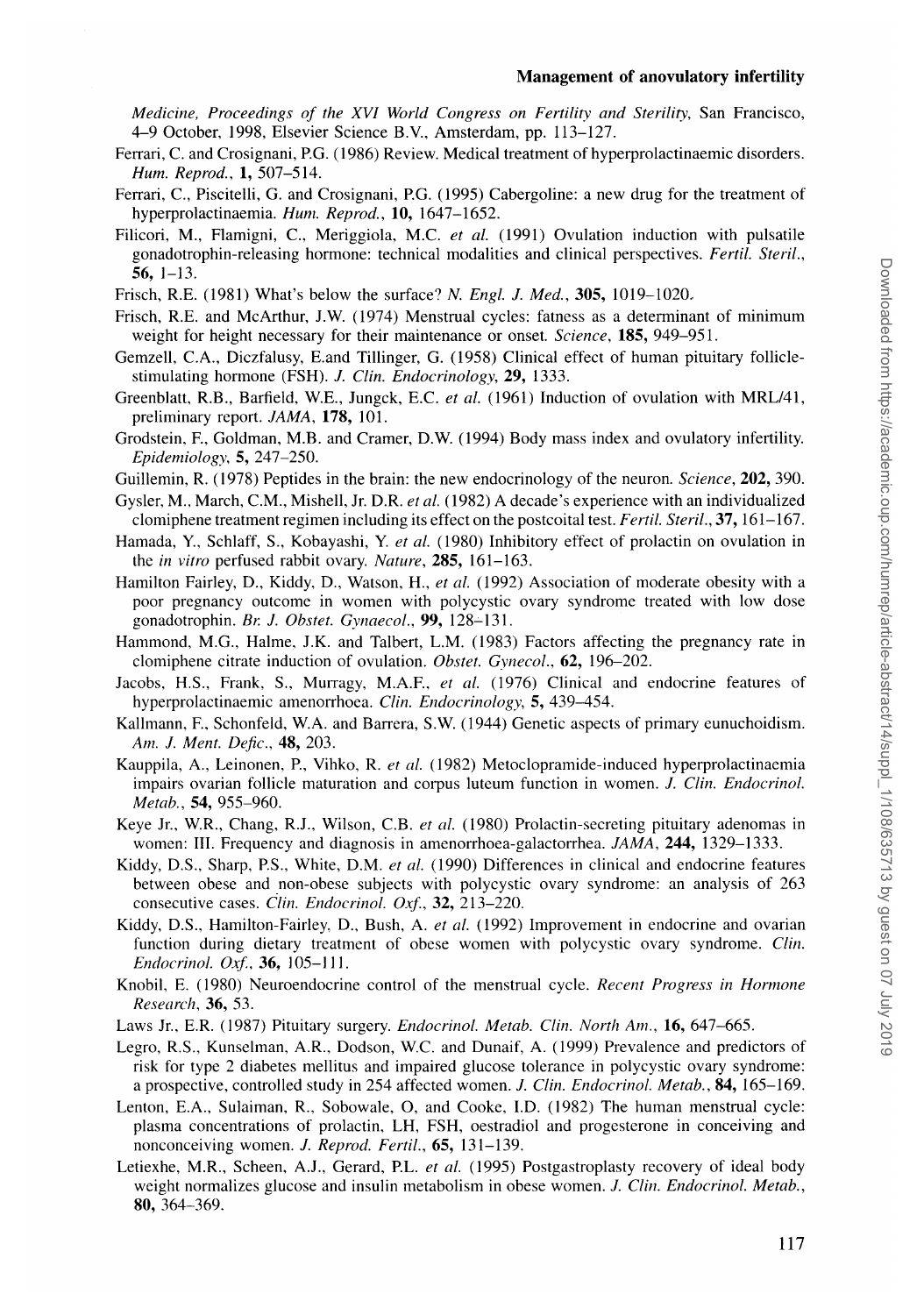#### **P.G.Crosignani** *et al.*

- Leyendecker, G., Struve, T. and Plotz, E.J. (1980) Induction of ovulation with chronic intermittent (pulsatile) administration of LHRH in women with hypothalamic and hyperprolactinemic amenorrhea. *Archives in Gynecology,* **229,** 177.
- Li, T.C., Saravelos, H., Chow, M.S. *et al.* (1998) Factors affecting the outcome of laparoscopic ovarian drilling for polycystic ovarian syndrome in women with anovulatory infertility. *Br. J. Obstet. Gynecol,* **105,** 338-344.
- Lidor, A., Soriano, D., Seidman, D.S. *et al.* (1998) Combined somatostatin analog and folliclestimulating hormone for women with polycystic ovary syndrome resistant to conventional treatment. *Gynecol. Endocrinology,* **12,** 97-101.
- Lobo, R.A. (1991) Hirsutism in polycystic ovary syndrome: current concepts. *Clin. Obstet. Gynecol,* 34, 817-826.
- Molitch, M.E. (1989) Management of prolactinomas. *Anna. Rev. Med.,* **40,** 225-232.
- Moussatov, A.G., Baker, A.C. and Duck, F.A. (1998) A possible approach to the treatment of polycystic ovarian syndrome using focused ultrasound. *Ultrasonics,* 36, 893-900.
- Murphy, F.Y., Vesely, D.L., Jerdan, R.M. *et al.* (1987) Giant invasive prolactinomas. *Am. J. Med.,* 83, 995-1002.
- Nestler, J.E., Jakubowicz, D.J., Evans, W.S. and Pasquali, R. (1998) Effects of metformin on spontaneous and clomiphene-induced ovulation in the polycystic ovary syndrome. *N. Engl. J. Med.,* 338, 1876-1880.
- Pasquali, R., Fabbri, R., Venturoli, S. *et al.* (1986) Effect of weight loss and antiandrogenic therapy on sex hormone blood levels and insulin resistance in obese patients with polycystic ovaries. *Am. J. Obstet. Gynecol,* **154,** 139-144.
- Rebar, R.W. and Connolly, H.V. (1990) Clinical features of young women with hypergonadotropic amenorrhea. *Fertil Steril.,* 53, 804-810.
- Rowe, P.J., Comhaire, F.H., Hargreave, T.B. *et al.* (1993) WHO manual for the standardized investigation of the infertile couple. Cambridge, Cambridge University Press.
- Salat-Baroux, J. and Antoine J.M. (1990) Accidental hyperstimulation during ovulation induction. *Bailliere's Clin. Obstet. Gynaecol.,* 4, 627-638.
- Schally, A.V., Coy, D.H. and Meyers, C.A. (1978) Hypothalamic regulatory hormones. *Annual Review of Biochemistry,* **47,** 89-128.
- Schoemaker, J., van Weissenbruch, M.M., Scheele, F. and van der Meer, M. (1993) The FSH threshold concept in clinical ovulation induction. *Bailliere's Clin. Obstet. Gynaecol,* 7, 297-308.
- Smith, P.E. and Engle, E.T. (1927) Experimental evidence regarding role of anterior pituitary in development and regulation of genital system. *Am. J. Anatomy,* **40,** 159.
- Smith, S.M. and Neil, J.D. (1977) Inhibition of gonadotropin secretion during lactation in the rat: Relative contribution of suckling and ovarian steroids. *Biol Reprod.,* **17,** 255-261.
- Spark, R.F., Baker, R., Beinfang, D.C. *et al.* (1982) Bromocriptine reduces pituitary tumour size and hypersecretion: requiem for pituitary surgery? *JAMA,* **247,** 311-316.
- Steinkampf, M.P. (1994) Ultrasonography in infertility management. In Behrman, S.J., Patton, Jr. G.W., Holz, G. (eds) *Progress in Infertility.* Boston, Little Brown and Co., pp. 339-369.
- Tang, L.C.H., Sung, M.L. and Ma, H.K. (1983) Hyperprolactinaemic amenorrhoea in Hong Kong. *Aust. N. Z. J. Obstet. Gynaecol,* 23, 165-169.
- The ESHRE Capri Workshop Group (1995) Anovulatory infertility. *Hum. Reprod.,* **10,** 1549-1553.
- Thorner, M.O., Besser, G.M., Jones, A. *et al.* (1975) Bromocryptine treatment of female infertility: report of 13 pregnancies. *Br. Med. J.,* 4, 694.
- Van der Spuy, Z.M., Steer, P.J., McCusken, M. *et al.* (1988) Outcome of pregnancy in underweight women after spontaneous and induced ovulation. *Br. Med. J.,* **296,** 962-965.
- Vance, M.L., Evans, W.S. and Thorner, M.O. (1984) Bromocriptine. *Ann. Intern. Med.,* **100,** 78-91.
- Vermesh, M., Fossum, G.T. and Kletzy, O.A. (1988) Vaginal bromocriptine: pharmacology and effect on serum prolactin in normal women. *Obstet. Gynecol,* **72,** 693-698.
- Webster, J., Piscitelli, G., Polli, A. *et al.* (1994) A comparison of cabergoline and bromocriptine in the treatment of hyperprolactinemic amenorrhea. *N. Engl. J. Med.,* 331, 904-909.
- Weil, C. (1986) The safety of bromocriptine in hyperprolactinemic female infertility: a literature review. *Curr. Med. Res. Opin.,* **10,** 172-195.
- WHO Scientific Group (1975) The epidemiology of infertility. *Technical Report Series* No. 582.